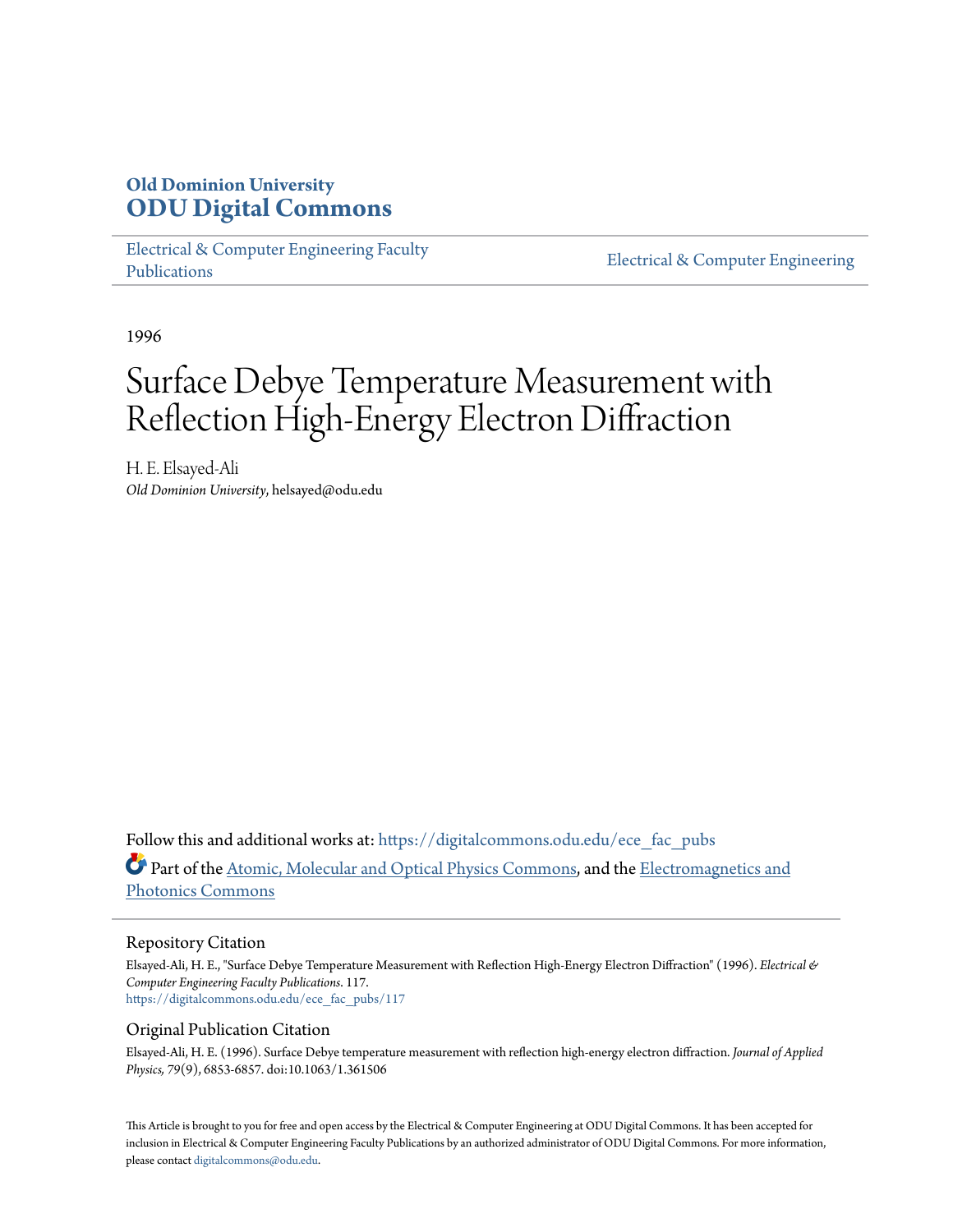### **Surface Debye temperature measurement with reflection high-energy electron diffraction**

H. E. Elsayed-Ali

*Department of Electrical and Computer Engineering, Physical Electronics Research Institute, Old Dominion University, Norfolk, Virginia 23529-0246*

(Received 23 August 1995; accepted for publication 24 January 1996)

Measurement of the surface mean-square atomic vibrational amplitude, or equivalently the surface Debye temperature, with reflection high-energy electron diffraction is discussed. Low-index surfaces of lead are used as examples. Particular details are given about the temperature-dependent diffraction pattern of  $Pb(100)$  in the Debye–Waller region. The use of reflection high-energy electron diffraction for measurement of the substrate surface temperature in thin-film deposition chambers is suggested.  $\odot$  1996 American Institute of Physics.  $\vert$ S0021-8979(96)08209-8  $\vert$ 

#### **I. INTRODUCTION**

Monitoring of substrate temperature during thin-film deposition is often important for controlling the properties of the grown thin film. This measurement, however, is not necessarily straightforward. For example, in molecular-beam epitaxy, *in situ* measurement of the substrate temperature is complicated by the fact that the rotating holder does not permit good thermal contact between holder and thermocouples. A discrepancy of more than 70 °C between thermocouple reading and actual surface temperature was estimated.<sup>1</sup> Pyrometers can be used, however, they are sensitive to viewpoint transparency. Previously, it has been proposed that a surface phase transformation with a known critical temperature can be used for temperature calibration, and reconstruction in GaAs has been used for that purpose.<sup>1</sup> Here we show that the intensity of reflection high-energy electron diffraction (RHEED) is sensitive to surface temperature due to the Debye–Waller effect. The use of the Debye–Waller effect on the RHEED intensity provides a general method of surface temperature measurement for surfaces with known Debye temperature. Alternatively, RHEED can be used to study the vibrational properties of surfaces and epitaxial thin films with submonolayer sensitivity.

An understanding of the vibrational properties of surface atoms is of both fundamental and technological importance. For example, vibrational entropy is thought to contribute to the nature of surface segregation in alloys.<sup>2,3</sup> The surface atom vibrational properties are also known to affect surface phase transformations such as the case for surface melting. $4-6$  Moreover, the vibrational properties of thin layers deposited on substrates provide information on the nature of interaction at the interface. It is well known that a surface does not behave as a simple termination of the bulk. One way in which this is manifested is in the increased vibrational amplitude of surface atoms. This is related to the asymmetric bonding and the reduced number of nearest neighbors that characterize a surface atom as compared with an atom in the bulk. Measurements of the enhanced vibrational amplitude of surface atoms have been carried out using low-energy electron diffraction  $(LEED).^{7,8}$  In the LEED studies, the Debye–Waller effect, which shows as a decrease in the elastic diffraction intensity with temperature and an increase in background intensity, was used to characterize the surface thermal vibrations and to determine an effective surface Debye temperature  $\Phi_D$ . In many of these studies,  $\Phi_D$  was observed to increase with increasing incident electron beam energy. This is explained by the fact that higher incident electron energies lead to larger probed depths of the electron beam which, for high enough energy, approach bulklike characteristics.

RHEED represents another technique with which to determine surface Debye temperatures. The probed depth of the 10–20 keV electrons in the RHEED geometry, where the angle of incidence of the electron beam is typically  $1^{\circ}$ –5° with respect to the plane of the surface, is comparable to that of low-energy electrons  $(50-1000 \text{ eV})$  at near-normal incidence. Therefore, LEED and RHEED have comparable surface sensitivities. However, RHEED is much more widely used in thin-film growth studies, both as a qualitative structural probe and for thickness measurement and control using the well-known RHEED intensity oscillation. $9-12$ 

#### **II. DEBYE–WALLER EFFECT**

The sensitivity of the diffraction intensity to temperature arises from the increase in the atomic vibrational amplitude with temperature. This is observed as a decrease in the elastic diffraction intensity with increased temperature. In the Debye–Waller treatment, atomic vibrations are assumed to be harmonic and the influence of multiple scattering events is ignored. In general, the harmonic vibration assumption is most valid for temperatures below the Debye temperature, however, this assumption is justified at higher temperatures when considering the intensity of the elastic diffraction peaks. Accordingly, the intensity attenuation of an elastic diffraction peak is described by  $13$ 

$$
I_n(T) = I_n(0) \exp(-MT), \tag{1}
$$

where  $I_n(T)$  is the *n*th-order diffraction intensity at temperature *T*,  $I_n(0)$  is the *n*th-order diffraction intensity for a hypothetical rigid lattice, and

$$
-MT = -\langle [\Delta \mathbf{k} \cdot \mathbf{u}(T)]^2 \rangle = -|\Delta \mathbf{k}|^2 \langle \mathbf{u}^2(T) \rangle \tag{2}
$$

is the Debye–Waller factor.  $\mathbf{u}(T)$  is the instantaneous displacement of an atom from its equilibrium position. The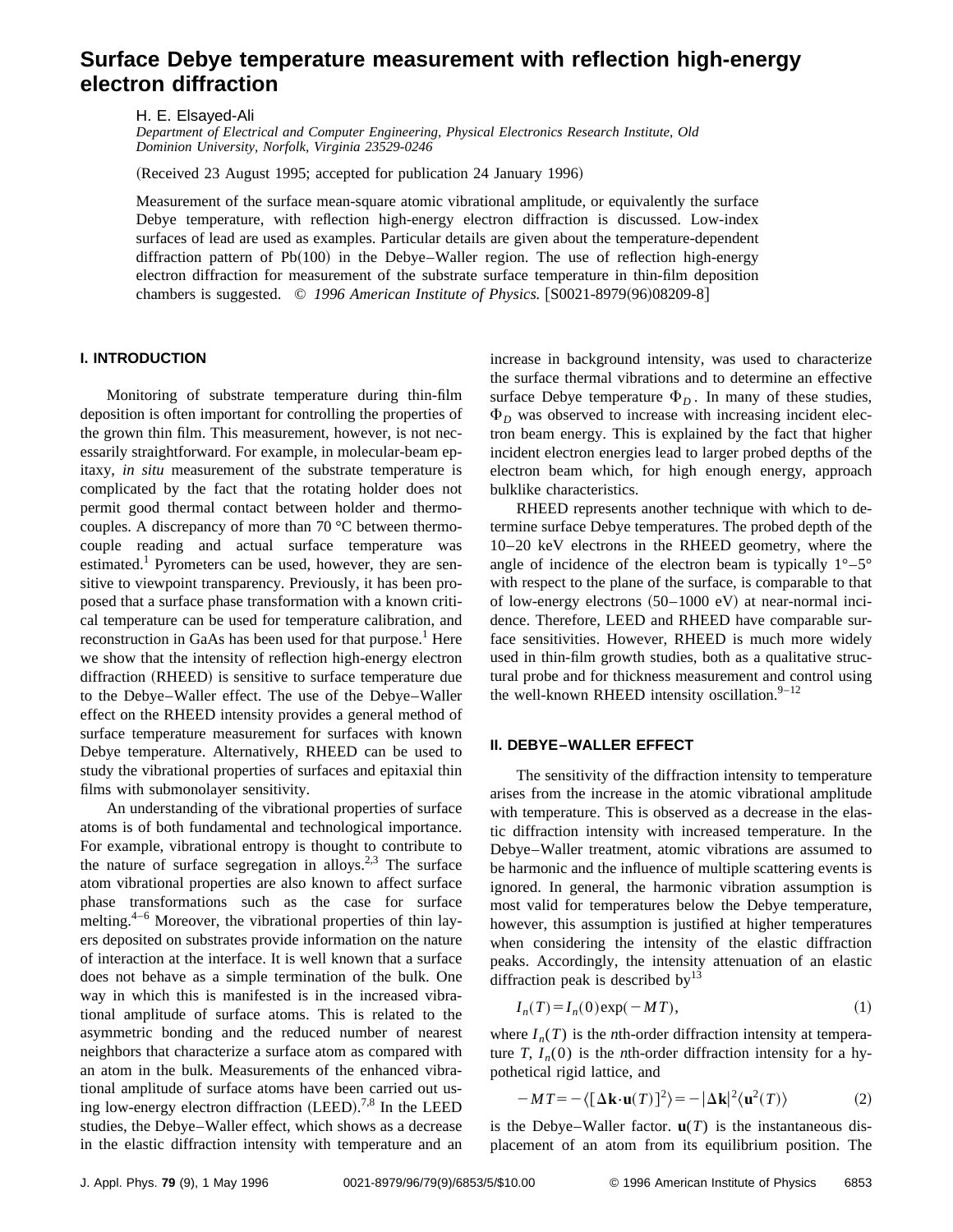

FIG. 1. This illustration shows how the parameters necessary for the calculation of the surface Debye temperature are obtained in RHEED. The incident electron beam, specular beam, and first-order diffracted electron beams are labeled  $\mathbf{k}_0$ ,  $\mathbf{k}'_0$ , and  $\mathbf{k}'_1$ , respectively. The momentum changes as corresponding to the 0th-order and the first-order diffraction are given by  $\Delta$ **k**<sub>0</sub> and  $\Delta$ **k**<sub>1</sub>, and the ratio of their magnitudes is equivalent to the ratio of the measured distances from the transmitted beam. The angle of incidence  $\theta$ is calculated from the specular spot.

separation performed in the second step of Eq.  $(2)$  is valid under the assumption of an isotropic vibrational amplitude. While this assumption is valid for atoms in the bulk, for surface atoms, anisotropy in the Debye temperature has been previously reported.<sup>8</sup> In general, the vibrational amplitude of surface atoms perpendicular to the surface is larger than that in a direction parallel to the surface. For the low-order streaks (e.g., 00 and 01),  $\Delta$ **k** in the RHEED geometry is almost perpendicular to the surface. Therefore, for the loworder streaks we mainly measure the mean-square atomic vibrational amplitude perpendicular to the surface. For the *n*th-order diffracted beam, the momentum change resulting from the elastic scattering is

$$
\Delta \mathbf{k} = \Delta \mathbf{k}_n = \mathbf{k}'_n - \mathbf{k}_0,\tag{3}
$$

where  $\mathbf{k}_0$  and  $\mathbf{k}'_n$  are the momentums of incident and *n*thorder elastically diffracted beams, respectively.  $\langle \mathbf{u}^2(T) \rangle$  is the mean-square displacement of an atom from its equilibrium position. The slope *M* of  $\ln[I(T)]$  vs *T* gives the surface Debye temperature and can be written as

$$
M = \frac{|\Delta \mathbf{k}_n|^2}{|\Delta \mathbf{k}_0|^2} |\Delta \mathbf{k}_0|^2 \frac{\langle \mathbf{u}^2(T) \rangle}{T} = \frac{|\Delta \mathbf{k}_n|^2}{|\Delta \mathbf{k}_0|^2} \left( \frac{4\pi}{\lambda} \sin \theta \right)^2 \frac{3\hbar^2}{mk_B \Phi_D^2}.
$$
\n(4)

For the specular spot, the momentum  $\Delta \mathbf{k}$  is totally in a direction perpendicular to the crystal surface, while for  $n > 0$ there is a parallel component of momentum transfer. The angle of incidence  $\theta$  is defined from the plane of the surface,  $\lambda$  is the wavelength of the electrons,  $\hbar$  is Plank's constant divided by  $2\pi$ , *m* is the atomic mass,  $k_B$  is Boltzmann's constant, and  $\Phi_D$  is the surface Debye temperature. The parameters  $\Delta \mathbf{k}_n / \Delta \mathbf{k}_0$  and  $\theta$  are obtained from the diffraction pattern as demonstrated in Fig. 1. The distances from the specular spot to the shadow edge *d* and from the sample to the image plane  $L$  allow us to calculate  $\theta$ . Providing one obtains  $\Delta \mathbf{k}_n$ , the effective surface Debye temperature, or

TABLE I. Parameters for the surface Debye temperature measurements using RHEED.

| Face  | $E$ (keV) | $\theta$ (°) | $D_{\lambda}(\AA)$ |
|-------|-----------|--------------|--------------------|
| (110) | 18.2      | 2.8          | 4.6                |
| (100) | 14.0      | 3.2          | 4.2                |
| (111) | 18.2      | 2.4          | 3.9                |

equivalently the component of  $\langle \mathbf{u}^2(T) \rangle$  in the direction of  $\Delta$ **k** can be obtained from a measurement of the ratio  $I_n(T)/I_n(0)$ .

#### **III. EXPERIMENT**

We next demonstrate the use of RHEED to measure the surface Debye temperature of Pb $(111)$ , Pb $(100)$ , and Pb $(110)$ surfaces. By observing the intensity attenuation of the RHEED streak maxima as a function of temperature, the dependence of  $\langle \mathbf{u}^2(T) \rangle$ , and hence  $\Phi_D$ , on surface orientation is obtained. The surfaces were mechanically polished and chemically etched as discussed in previous publications.14 The experiments were performed in an ultrahigh-vacuum chamber with a base pressure in the low  $10^{-10}$  Torr range. The samples were cleaned before each experimental run with cycles of  $Ar^+$  bombardment for 30 min at 500 K followed by annealing for 5 min at 550 K. Auger electron spectroscopy was used to confirm the surface cleanliness of the samples. The samples were mounted on a resistively heated stage and the temperature was measured with two thermocouples mounted on the surface. Quantitative analysis of the RHEED streak intensity from the samples was carried out by imaging the phosphor screen detecting the RHEED pattern on an array detector interfaced to a personal computer.

The experimental conditions are given in Table I where *E* is the electron energy,  $\theta$  is the angle of incidence of the electron beam measured from the surface of the sample, and  $D_{\lambda}$  is the depth probed by the electron beam. The probed



FIG. 2. RHEED intensity normalized to that at 407 K,  $\ln [I/I(T = 407 \text{ K})]$ , is plotted vs temperature. The slope is used to obtain the surface Debye temperature of  $Pb(111)$ . The line with smaller slope corresponds to that expected for a surface Debye temperature of 88 K, which is the Debye temperature of bulk Pb. The larger slope associated with the  $Pb(111)$  surface demonstrates the increased thermal vibrations of surface atoms relative to those of the bulk.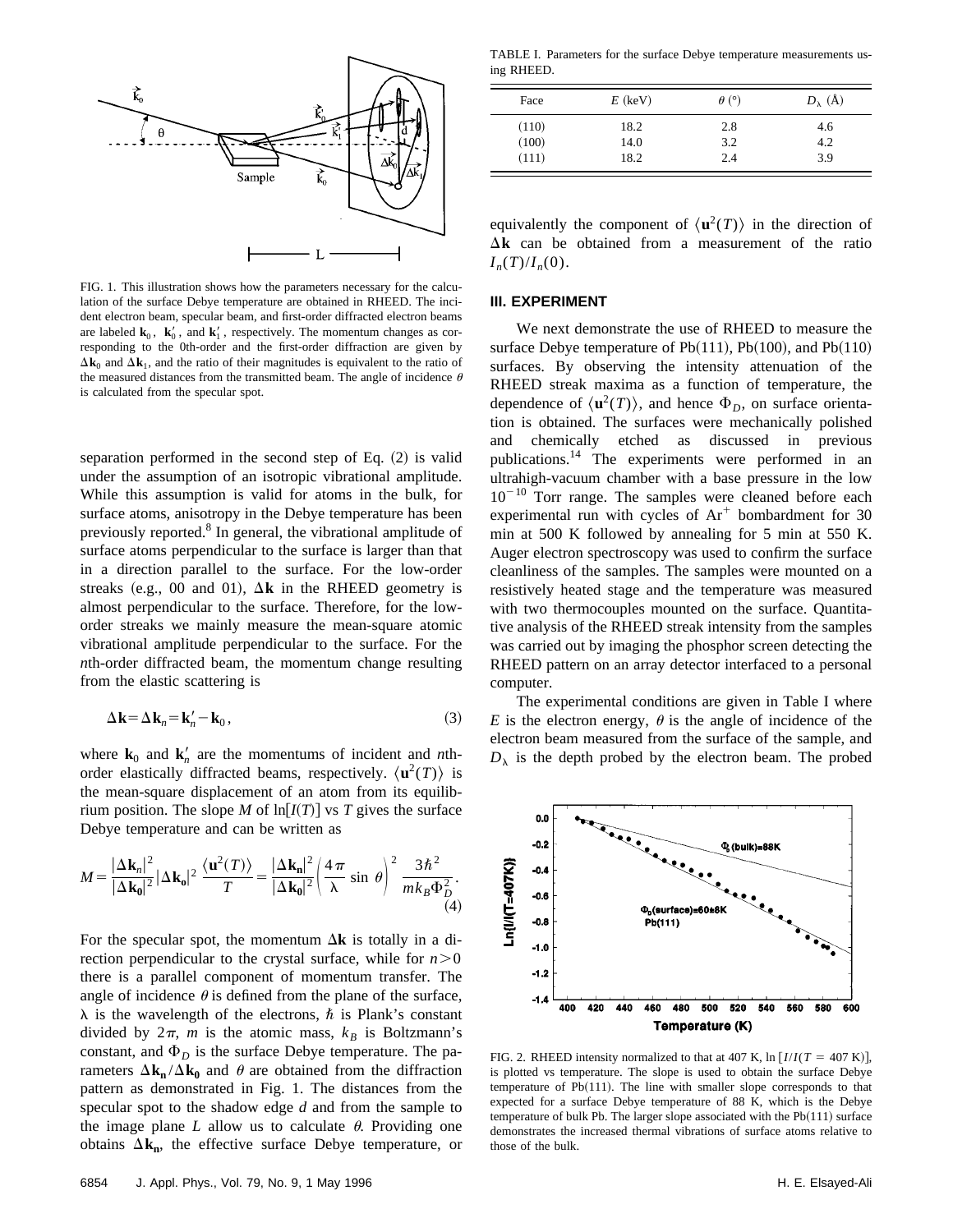

FIG. 3. Three-dimensional plots of RHEED patterns of Pb(100) obtained at different temperatures. The height of the streak profile represents the intensity of the streak (in arbitrary units). (a)–(d) show intensity of RHEED pattern at 306, 415, 508, and 555 K, respectively. The arrows are drawn along the RHEED streaks, and show the direction of increased momentum transfer perpendicular to the surface. The electron beam was incident along the [011] direction.

depth is obtained using an empirical relation between the electron energy and the inelastic mean-free path along with the measured angle of incidence of the electron beam.<sup>15</sup>

#### **IV. RESULTS AND DISCUSSIONS**

An example of a RHEED streak intensity measurement for the  $Pb(111)$  surface is given in Fig. 2 where the intensity of the 01 streak measured at its peak is shown as a function of temperature. The data are plotted on a semilogarithmic scale and shows an exponential decrease in the RHEED



FIG. 4. RHEED intensity (in arbitrary units) along the 01 streak for  $Pb(100)$ is plotted for different temperatures varying from 307 to 493 K. Each location on the streak corresponds to different momentum transfer with respect to the incident beam,  $\Delta$ **k**. The two vertical lines give the range of locations along each RHEED streak which we use to obtain the Debye–Waller curves.

streak intensity with temperature for the studied range, which extends up to  $T_m-15$  K. For comparison, the expected Debye–Waller reduction in the elastic diffraction intensity assuming a bulk Debye temperature of 88 K is plotted on the same graph. The effective surface Debye temperature is obtained from Eq.  $(4)$  using the experimentally determined slope of the RHEED streak intensity, the angle of incidence of the electron beam, and the momentum transfer corresponding to the considered location on the diffraction pattern. Only single scattering events are considered in this analysis. Moreover, since no electron energy filtering of the RHEED pattern was performed, the background includes inelastically scattered electrons. From the RHEED patterns obtained at room temperature, the intensity of the inelastically scattered electrons is much smaller than the elastic peaks. At the higher temperatures, the ratio of the intensity of an elastic peak to the background increases. Background subtraction from the elastic peaks was accomplished by measuring the background intensity midway between two RHEED streaks for each temperature and subtracting it from the elastic peak intensity measured at the same temperature. The observed larger slope of the RHEED data as compared with the slope predicted assuming a bulk Debye temperature implies that the surface atoms experience an increased vibrational amplitude relative to bulk atoms. The Debye–Waller behavior of surface atoms on  $Pb(111)$  is consistent with other experiments showing that this surface does not exhibit anharmonic surface vibration, thought to be a precursor to surface melting. The  $(110)$  and  $(100)$  surfaces displayed Debye–Waller behavior up to 520 and 550 K, respectively. At higher temperatures, deviation from Debye–Waller behavior occurred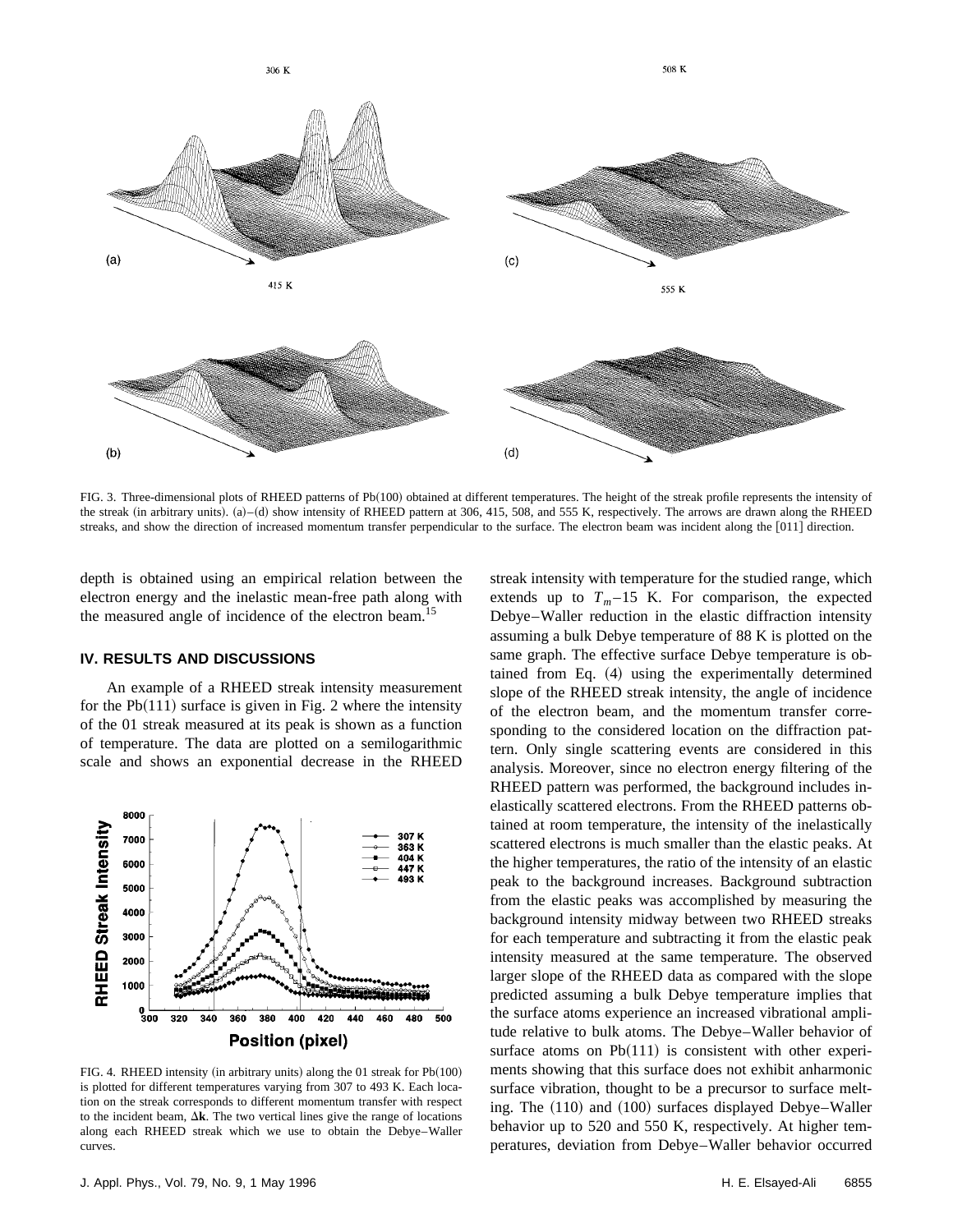TABLE II. The surface Debye temperature for  $Pb(100)$  calculated at different positions along the 01 streak.

| $\Delta k_n/\Delta k_0$ | $M$ (10 <sup>-3</sup> K <sup>-1</sup> ) | $\Phi_D$ (K) |
|-------------------------|-----------------------------------------|--------------|
| 0.881                   | 6.93                                    | 52.3         |
| 0.896                   | 7.33                                    | 51.8         |
| 0.912                   | 7.56                                    | 51.9         |
| 0.928                   | 7.94                                    | 51.5         |
| 0.943                   | 8.65                                    | 50.2         |
| 0.959                   | 9.03                                    | 49.9         |
| 0.975                   | 9.15                                    | 50.4         |
| 0.991                   | 9.55                                    | 50.1         |
| 1.007                   | 10.21                                   | 49.3         |
| 1.023                   | 10.69                                   | 48.9         |
| 1.039                   | 10.00                                   | 51.4         |



FIG. 5. The temperature dependence of the RHEED streak intensity for Pb $(100)$  at different locations on the 01 streak. The Debye temperature corresponding to each curve is calculated in Table II.

indicating the enhanced density of surface defects, anharmonicity in the atomic vibration,<sup>16</sup> or enhanced inelastic processes which could dominate at higher temperatures.<sup>17</sup> Anharmonicity and temperature generated surface defects would generally cause the Debye–Waller curve to bend downward, while enhanced inelastic scattering with temperature can cause the curve to bend upward. Thus, to obtain the surface Debye temperature it is important to conduct the measurement in a temperature range for which the simple kinematic Debye–Waller theory can apply.

Analysis of the exponential region of the data for  $Pb(110)$  and  $Pb(100)$  yields the effective surface Debye temperatures for these surfaces. A set of three-dimensional plots of RHEED patterns showing intensity changes with temperature for  $Pb(100)$  is shown in Fig. 3. The height of the profile is proportional to the RHEED intensity. The 00 order is in the center of the pattern. This set of plots shows the intensity of the RHEED pattern as a function of surface temperature, which is indicated on top of each diffraction pattern. The attenuation at a particular location on the streaks depends on the transfer of momentum,  $\Delta$ **k**. In Fig. 4 the RHEED streak intensity along the 01 streak is plotted for different temperatures ranging from 307 to 493 K. The *x* axis represents the streak position as determined by the pixel number of the array detector observing the diffraction pattern. The *y* axis is the relative RHEED streak intensity. At higher temperatures, the temperature dependence of the streak intensity shows deviation from the exponential Debye–Waller behavior. In addition, anomalous surface expansion, which is to some degree occurring even at room temperature, starts to become significant enough to cause a noticeable shift in the peak of the streak location.<sup>18</sup> These complications for this surface limits the Debye–Waller temperature region and makes it necessary to analyze only the lower-temperature data in order to extract from it the surface Debye temperature. Deviation from Debye–Waller behavior is even more noticeable in  $Pb(110)$  which is well known to undergo surface premelting at temperatures significantly below the bulk melting temperature.4,5

The temperature dependence of the RHEED streak intensity at different locations on the streak is displayed in Fig. 5. The position at which each Debye–Waller curve is obtained is indicated on the figure by the pixel number which corresponds to that shown in Fig. 4. Clearly the slope of each exponential curve is dependent on its location on the RHEED streak which determines  $\Delta$ **k**. Analysis of Fig. 5 is given in Table II where the Debye temperature of  $Pb(100)$  is calculated using the temperature-dependent streak intensity at different locations along the 01 streak. In Table II, the amount of momentum transfer along the RHEED streak increases with the pixel number.  $(\Delta \mathbf{k}_n / \Delta \mathbf{k}_0)$  of 0.88 corresponds to pixel number 342, while that for  $\Delta \mathbf{k}_n / \Delta \mathbf{k}_0$  of 1.039 corresponds to pixel number 402.) The value of the Debye temperature obtained from this set of data is 50.7 K. Analysis of the temperature dependent decay of the 00, 01, 01 streaks obtained from three different sets of data indicates that the surface Debye temperature of Pb $(100)$  is 49 $\pm$ 5 K.

Values of  $\Phi_D$  for the three low-index faces of Pb are given in Table III along with values previously obtained from LEED.<sup>19</sup> RHEED measurements reported here are for the temperature dependence of the 0th-order and the two first-order streaks. The momentum change for the *n*th-order streak  $|\Delta{\bf k_n}|$  has components both perpendicular and parallel to the surface plane. To separate these components, a more detailed study which probes multiple crystallographic directions is necessary. The experimental errors in the reported RHEED measurements are due to the spread in the slopes of the semilogarithmic plots obtained for these measurements and the uncertainty in the angle of incidence and momentum transfers as measured from the RHEED pattern.

TABLE III. The Debye temperature for the low-index surfaces of lead.

| Technique    | Pb(110)         | Pb(100)              | Pb(111)                      | Reference        |
|--------------|-----------------|----------------------|------------------------------|------------------|
| LEED         | $37 \pm 20\%$ K | $\cdots$             | $55\pm20\%$ K, $49\pm20\%$ K | 19               |
| <b>RHEED</b> | $30\pm5$ K      | $49 \pm 5 \text{ K}$ | $60\pm8$ K                   | 14, present work |